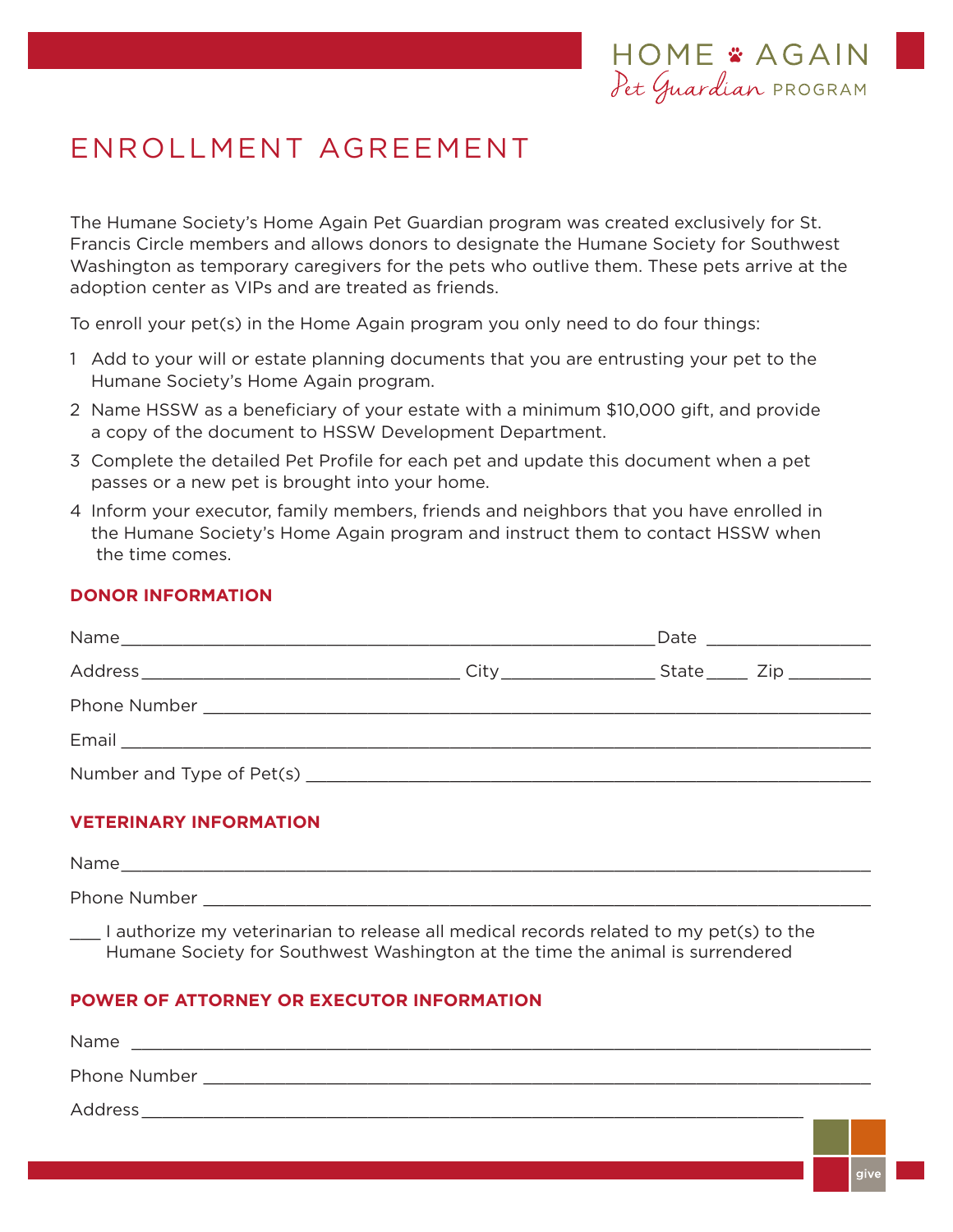## **PET INFORMATION**

| Pet One                                                                                                                                                                                                                                                                                                             |                                             |
|---------------------------------------------------------------------------------------------------------------------------------------------------------------------------------------------------------------------------------------------------------------------------------------------------------------------|---------------------------------------------|
|                                                                                                                                                                                                                                                                                                                     |                                             |
|                                                                                                                                                                                                                                                                                                                     |                                             |
| Pet Two                                                                                                                                                                                                                                                                                                             |                                             |
|                                                                                                                                                                                                                                                                                                                     |                                             |
|                                                                                                                                                                                                                                                                                                                     |                                             |
| Pet Three                                                                                                                                                                                                                                                                                                           |                                             |
|                                                                                                                                                                                                                                                                                                                     |                                             |
|                                                                                                                                                                                                                                                                                                                     |                                             |
| Pet Four                                                                                                                                                                                                                                                                                                            |                                             |
|                                                                                                                                                                                                                                                                                                                     |                                             |
|                                                                                                                                                                                                                                                                                                                     |                                             |
| Pet Five                                                                                                                                                                                                                                                                                                            |                                             |
|                                                                                                                                                                                                                                                                                                                     |                                             |
|                                                                                                                                                                                                                                                                                                                     |                                             |
| Pet Six                                                                                                                                                                                                                                                                                                             |                                             |
|                                                                                                                                                                                                                                                                                                                     |                                             |
|                                                                                                                                                                                                                                                                                                                     |                                             |
| Please initial below:                                                                                                                                                                                                                                                                                               |                                             |
| I give permission for a friend, family member or acquaintance who steps forward to<br>become the permanent caretaker for my pet. I understand this should be done before<br>the animal is surrendered to the Humane Society for Southwest Washington. However,<br>under no circumstances should my pet be given to: | . (This information will not be disclosed.) |
|                                                                                                                                                                                                                                                                                                                     |                                             |
| I understand that the Humane Society for Southwest Washington will care for a<br>maximum of six dogs, cats or small animals.                                                                                                                                                                                        |                                             |
| I understand that the Humane Society for Southwest Washington gives all adoptable<br>companion animals all the time it takes to find a new home regardless of age or breed.                                                                                                                                         |                                             |
| I understand that animals that are suffering from terminal medical conditions or<br>animals who present a public safety risk will not be eligible for our adoption program.                                                                                                                                         |                                             |
|                                                                                                                                                                                                                                                                                                                     |                                             |